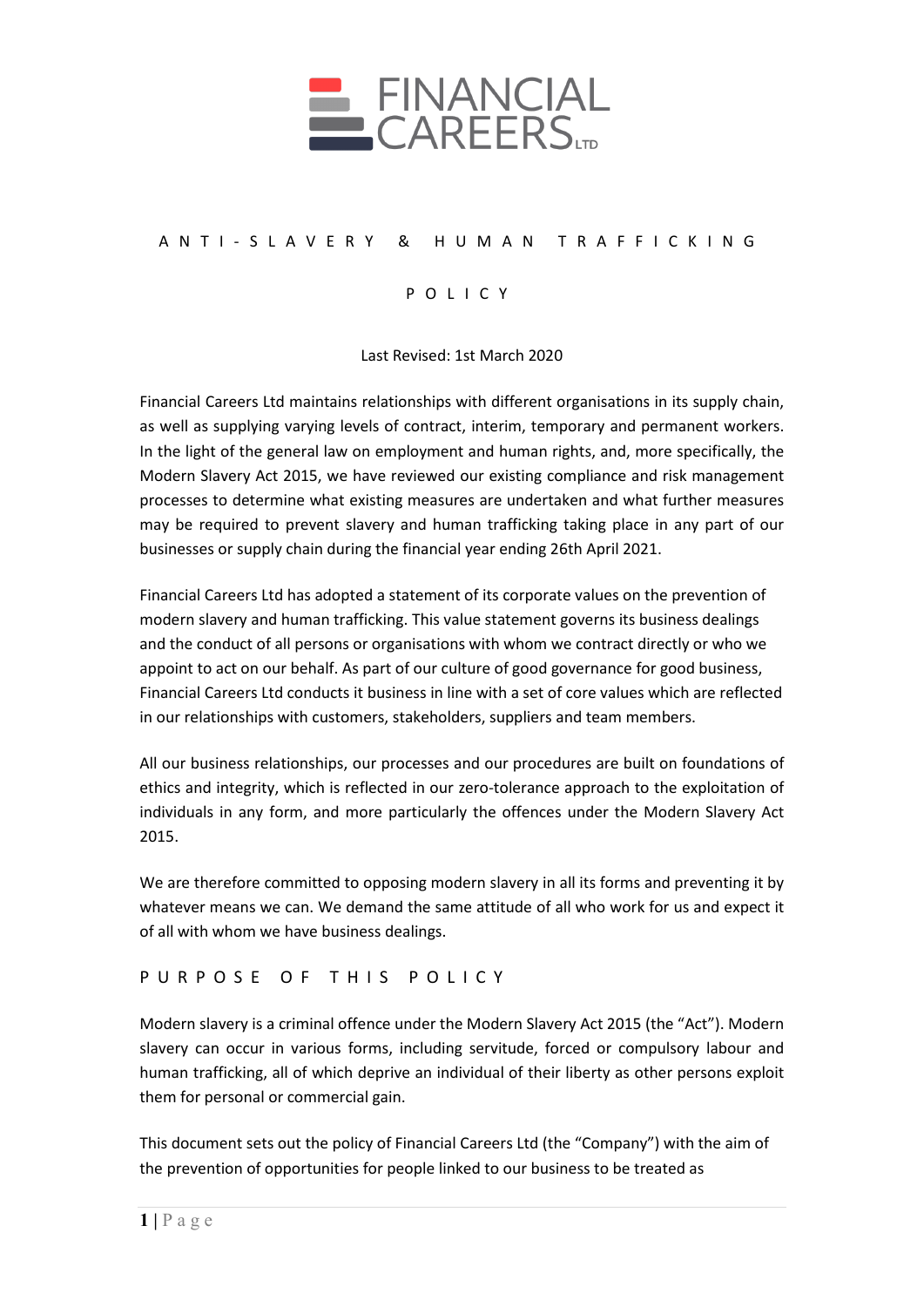

commodities, to occur within its businesses or supply chain. For the avoidance of doubt, this policy's use of the term "modern slavery" has the same meaning given in the Act.

As a recruitment and staffing business operating in the UK and overseas, we recognise that we may have a greater responsibility than most to establish appropriate methods of assessing, preventing and mitigating risk of modern slavery occurring in their supply chains and organisation.

We operate a zero-tolerance approach to modern slavery. We are committed to acting ethically and with integrity in all our business dealings and relationships and to implementing and enforcing effective systems and controls to ensure modern slavery is not taking place anywhere in our own business or those of our suppliers.

# STEPS FOR THE PREVENTION OF MODERN SLAVERY

We are committed to ensuring there is transparency in our own business and in our approach to tackling modern slavery throughout our supply chains, consistent with our disclosure obligations under the Modern Slavery Act 2015.

Whilst recognising our statutory obligation to set out the steps we have taken to ensure that modern slavery and human trafficking is not taking place in our supply chains, we acknowledge that we do not control the conduct of individuals and organisations in our supply chains. However, we have a suite of Company policies (including Business Ethics, Corporate Social Responsibility, Code of Conduct, Discipline and Grievance and Whistleblowing Policy) that define what is acceptable and expected in terms of behaviour in our Company, and all our employees are managed within these parameters.

This approach is reflected in the management of the supplier relationships too. We expect the same high standards from all of our contractors, suppliers and other business partners, and we are evolving and updating our contracting processes to include specific prohibitions against the use of forced, compulsory or trafficked labour, or anyone held in slavery or servitude, whether adults or children. We expect our suppliers to hold their own suppliers to the same high standards.

To underpin our compliance with practical steps, we intend to implement the following measures: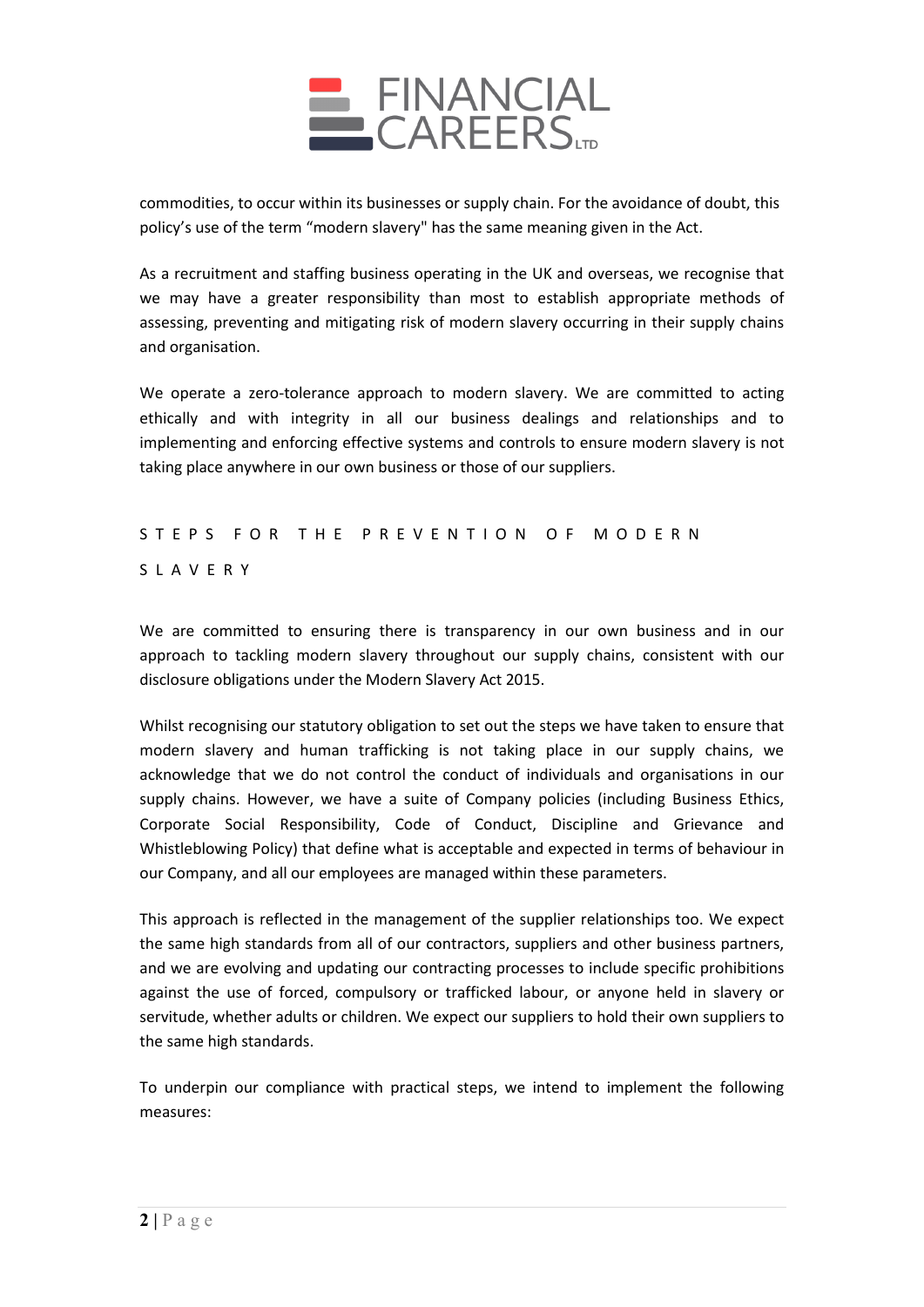

# SUPPLIER RELATIONSHIPS AND SUPPLY CHAIN

### IN GENERAL

- 1. conduct and review all risk assessments annually to determine which parts of our business and which of our suppliers are most at risk of modern slavery so that efforts can be focused on those areas;
- 2. aim to build long lasting business relationships with reputable suppliers, contractors and sub contractors
- 3. at point of engagement with any new suppliers and during quarterly/annual reviews, convey our position regarding Anti-Slavery either as an introduction or as a reminder, and gain an understanding of the measures taken by them to ensure modern slavery is not occurring in their businesses.
- 4. where appropriate, as informed by our risk assessment, seek to introduce supplier pre-screening (for example as part of our tender process) and self—reporting for our suppliers on safeguarding controls;
- 5. introduce contractual provisions for our suppliers to confirm their adherence to this policy and accept our right to audit their activities and (where practicable) relationships, both routinely and at times of reasonable suspicion.
- 6. inform and gain agreement from all suppliers that we expect all members of our supply chain to at least adopt a 'one up' due diligence approach on the next link in the chain

# INTERNAL OPERATIONS – TRAINING, PROCESSES AND COMPLIANCE

- 1. All prospective employees will be interviewed against a set of core competencies that we deem to be inextricably linked to our organisations core values. Once hired, adherence to Company expectations in terms of conduct, behaviour and performance forms part of all team members' obligations under their contract of employment.
- 2. At point of hiring, all new employees will be referenced (wherever possible) and will undergo a Company induction and on the job training which will outline the processes and procedures
- 3. All processes and procedures related to recruitment service provision (both internal and external) will be defined in such a way as to mitigate the risk of modern slavery occurring. These processes will include (but will not be limited to) Right to Work Checks, provision of certain personal information before starting work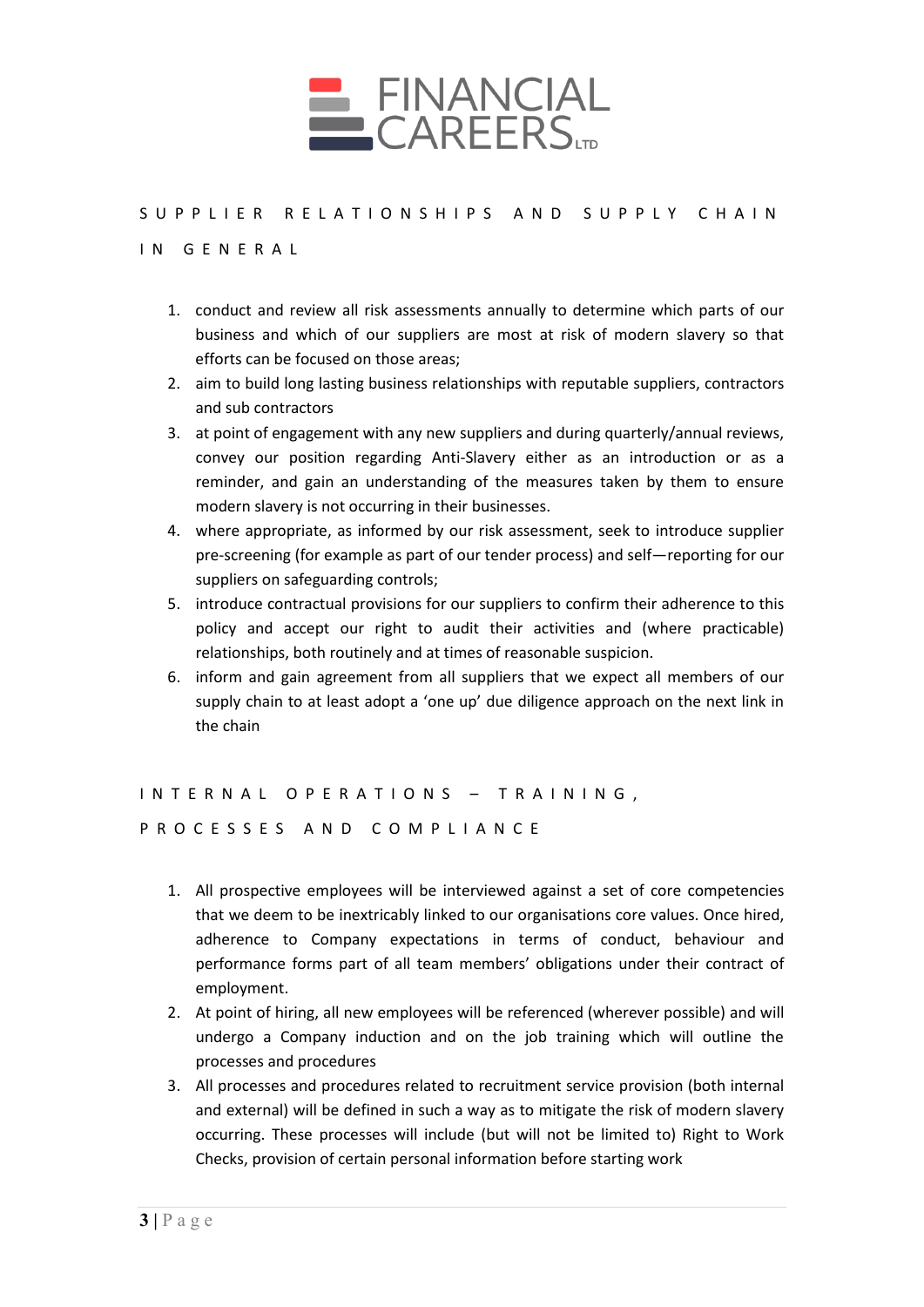

4. A 'Compliance Team' will be established and will take responsibility for auditing processes on a monthly basis, or more frequently if deemed necessary

### REPORTING SYSTEMS

5. Establish an appropriate reporting system to encourage reporting of concerns and ensure the protection of whistleblowers in line with the Company Whistleblowing policy and procedure. For the avoidance of doubt, the Company Whistleblowing policy will be amended to cover concerns of Modern Slavery and/or Human Trafficking.

#### RESPONSIBILITY FOR THE POLICY

6. Ultimate responsibility for the prevention and prevention of modern slavery rests with the Company's leadership team. The board of directors of the Company has overall responsibility for ensuring this policy and its implementation complies with our legal and ethical obligations.

7. A cross-functional team composed of representatives from Sales, Marketing, Finance, HR, Systems, IT and Operations will be established. This team will have functional knowledge and expertise of department specific policies, procedures and supplier relationships, and will therefore be best placed to:

- ensure those reporting to them understand and comply with this statement, and are given adequate, regular training on the issue of modern slavery
- appropriately assess areas of risk within the departmental supply chain and general operations
- work collaboratively to establish long term partnerships with reputable, tried and tested suppliers for the group irrespective of location etc

### SAFEGUARDS

We aim to encourage openness and will support anyone who raises genuine concerns in good faith under this policy, even if they turn out to be mistaken. We are committed to ensuring no one suffers any detrimental treatment as a result of reporting in good faith their suspicion that modern slavery of whatever form is or may be taking place in any part of our own business or in any of our supply chains. Detrimental treatment includes dismissal, disciplinary action, threats or other unfavourable treatment connected with raising a concern. The Company will accept and take seriously concerns communicated anonymously.